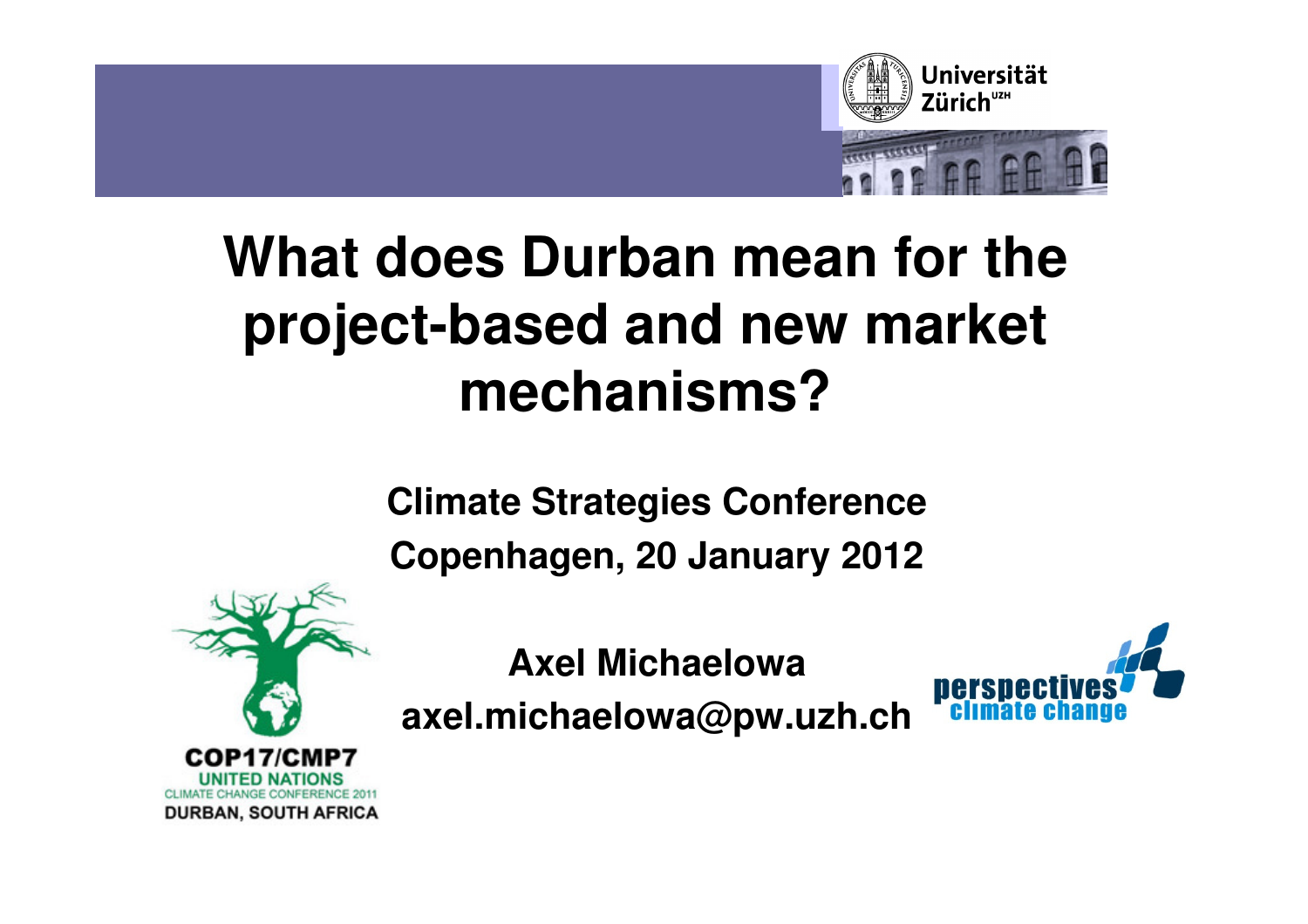#### **Topics**



- $\bullet$ **Durban silver lining**
- $\bullet$ **The new market mechanism**
- **Kyoto Protocol continuation** $\bullet$
- $\bullet$ **CDM reform**
- **Geological storage rules, materiality,**   $\bullet$ **standardization**
- $\bullet$ **Ongoing fragmentation**
- •**Three time slices for markets**
- $\bullet$ **Too much supply, too little demand?**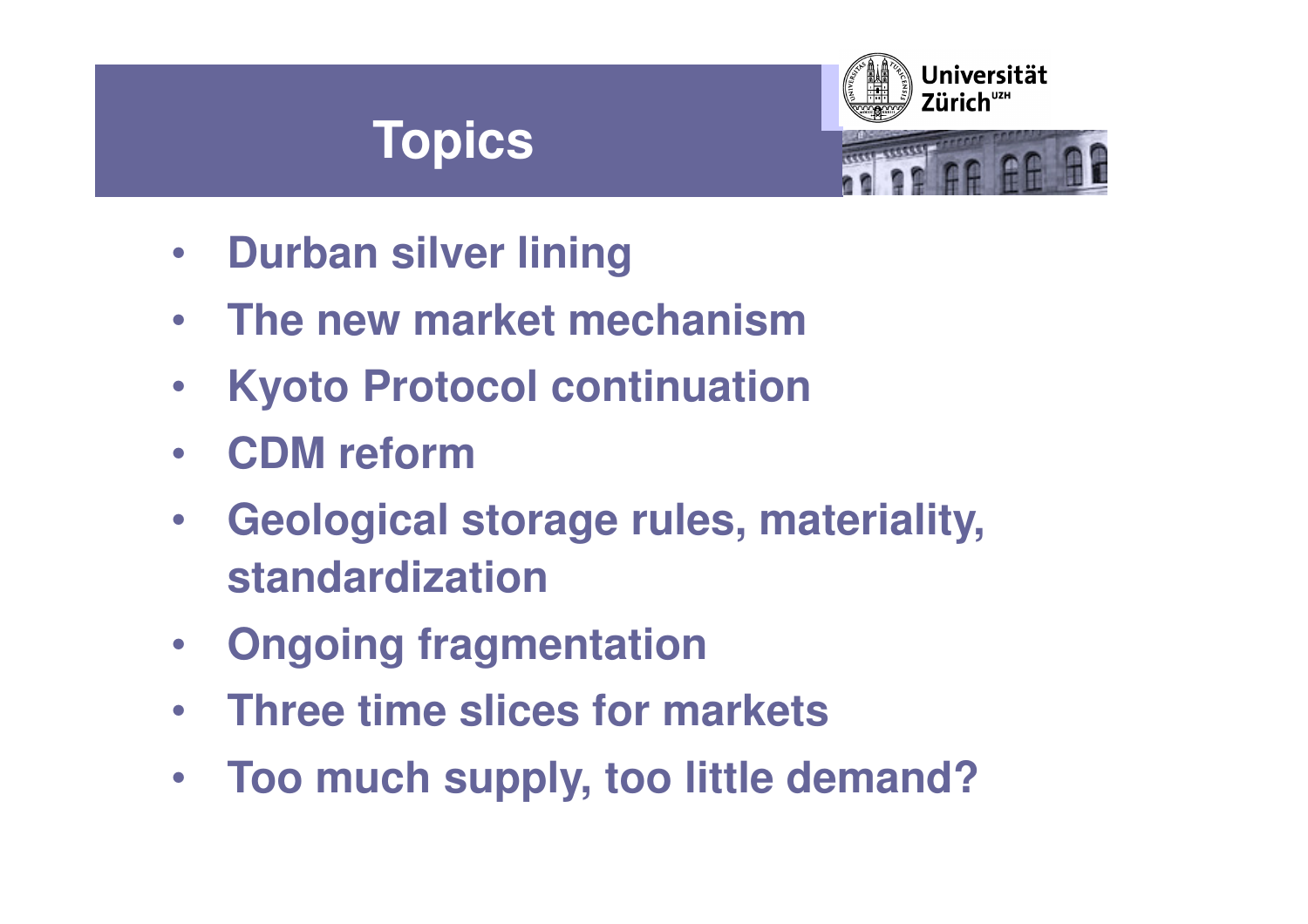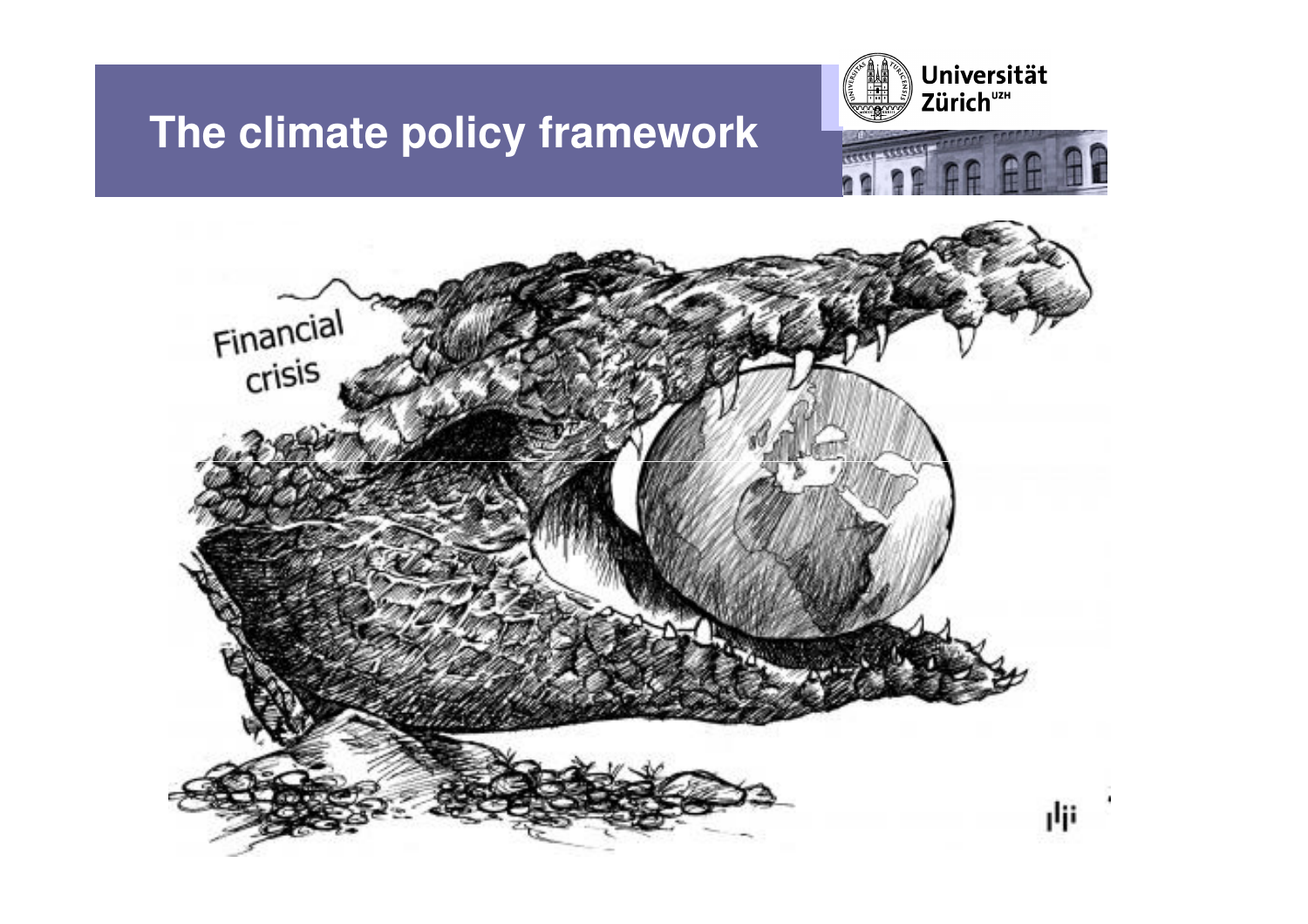





**Data source: Point Carbon various years, World Bank various years**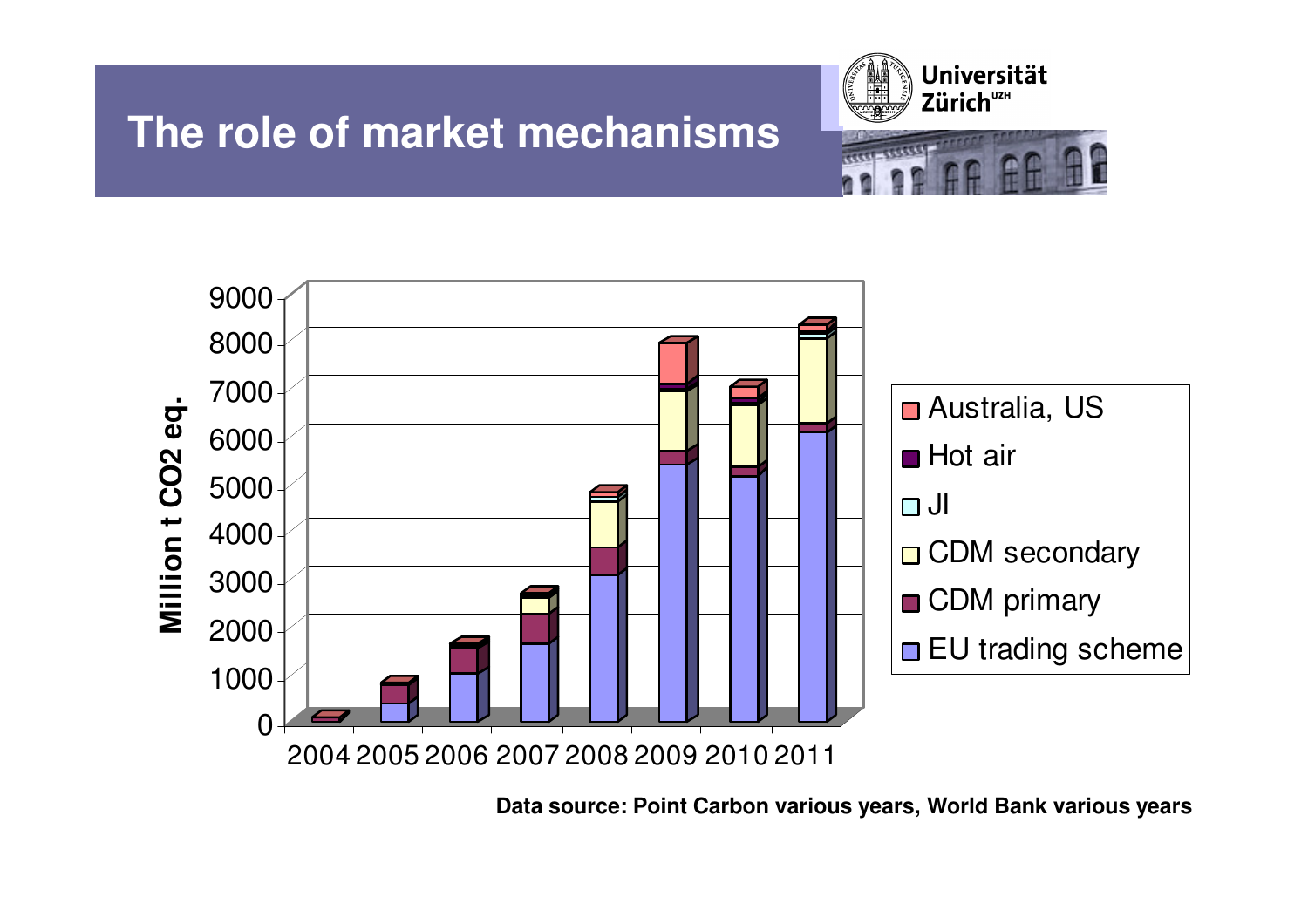#### **The role of project mechanisms**





**Data source: Point Carbon various years, World Bank various years**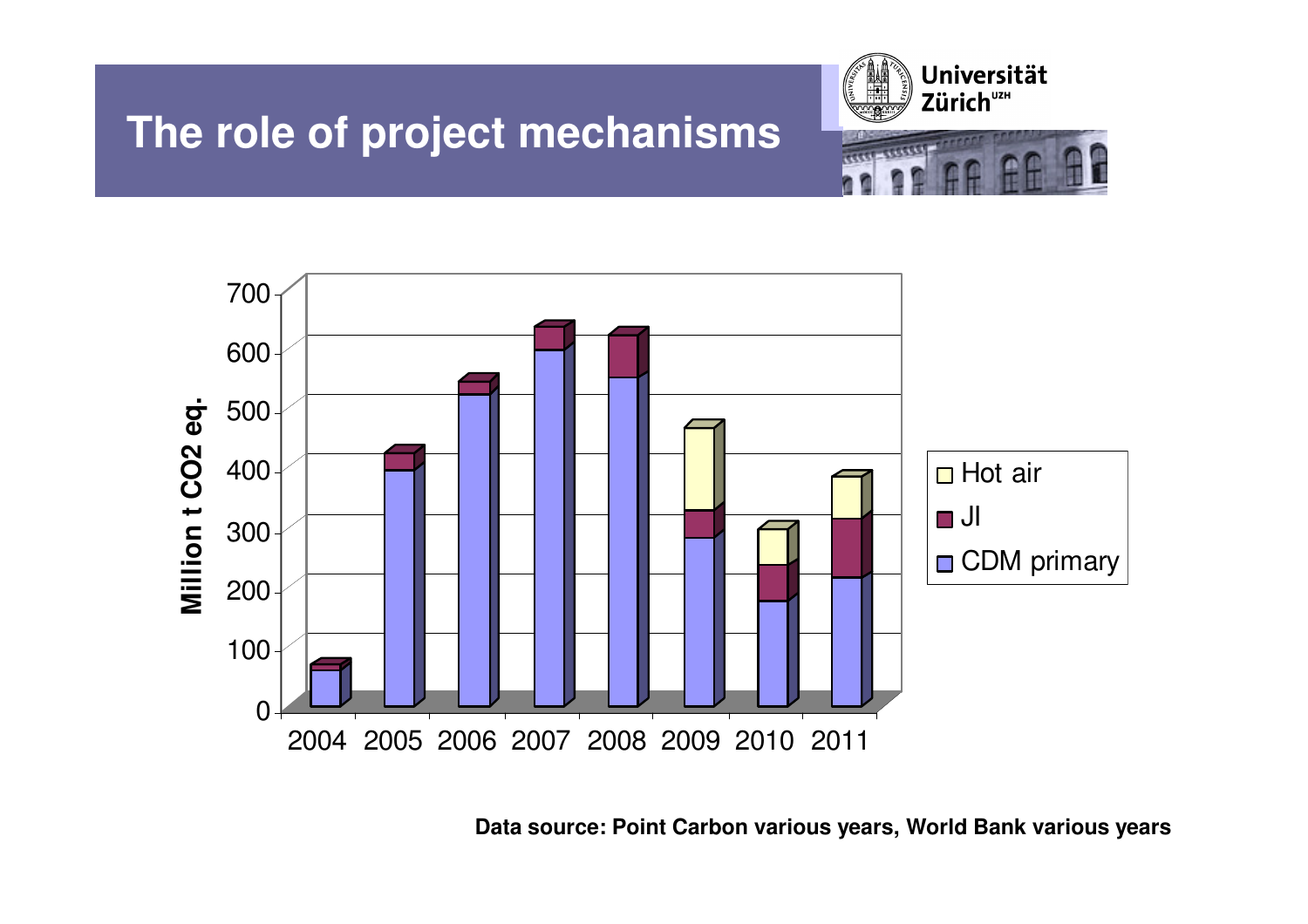## **Two climate policy futures**







- •Unified world: Kyoto
- Global agreement with global carbon currency
- "Gold standard" currency system
- Markets can perform





- Fragmented world: Pledge & review
- Country groups with distinct carbon market systems
- Hodgepodge of nonconvertible currencies
- Markets underperform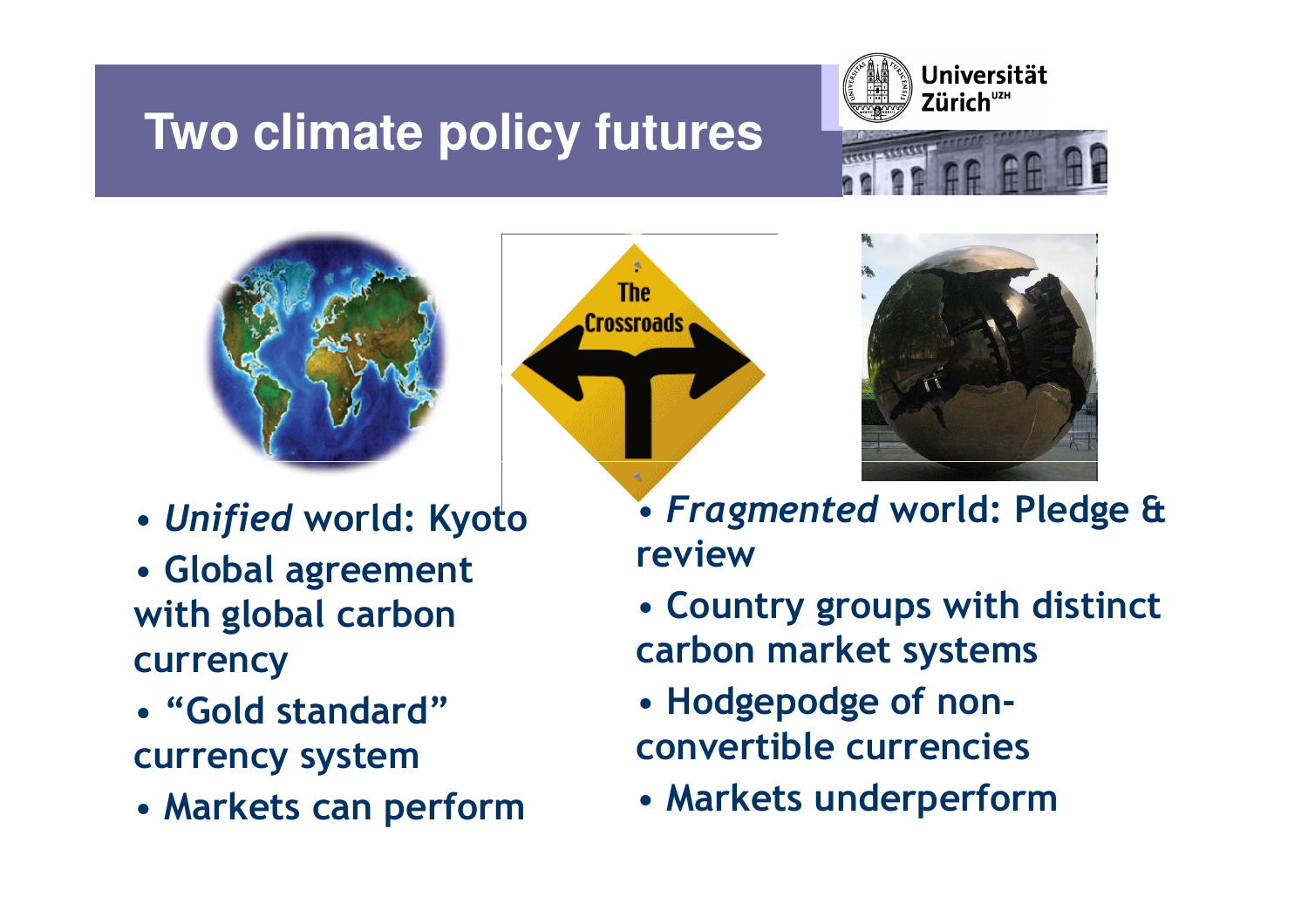#### **Durban's silver lining**



- - **For the first time developing and industrialized countries agree on a common approach!**
	- -**Treaty by 2015, commitments by 2020**
- $\mathcal{L}^{\text{max}}_{\text{max}}$  **China shows willingness to take up commitments**
- $\mathcal{L}^{\text{max}}_{\text{max}}$  **But Copenhagen spectre looms**
	- -**Bali Action Plan 2007 looked good …**
	- -**… but did not prevent Copenhagen failure**
- -**What happens in the meantime?**

-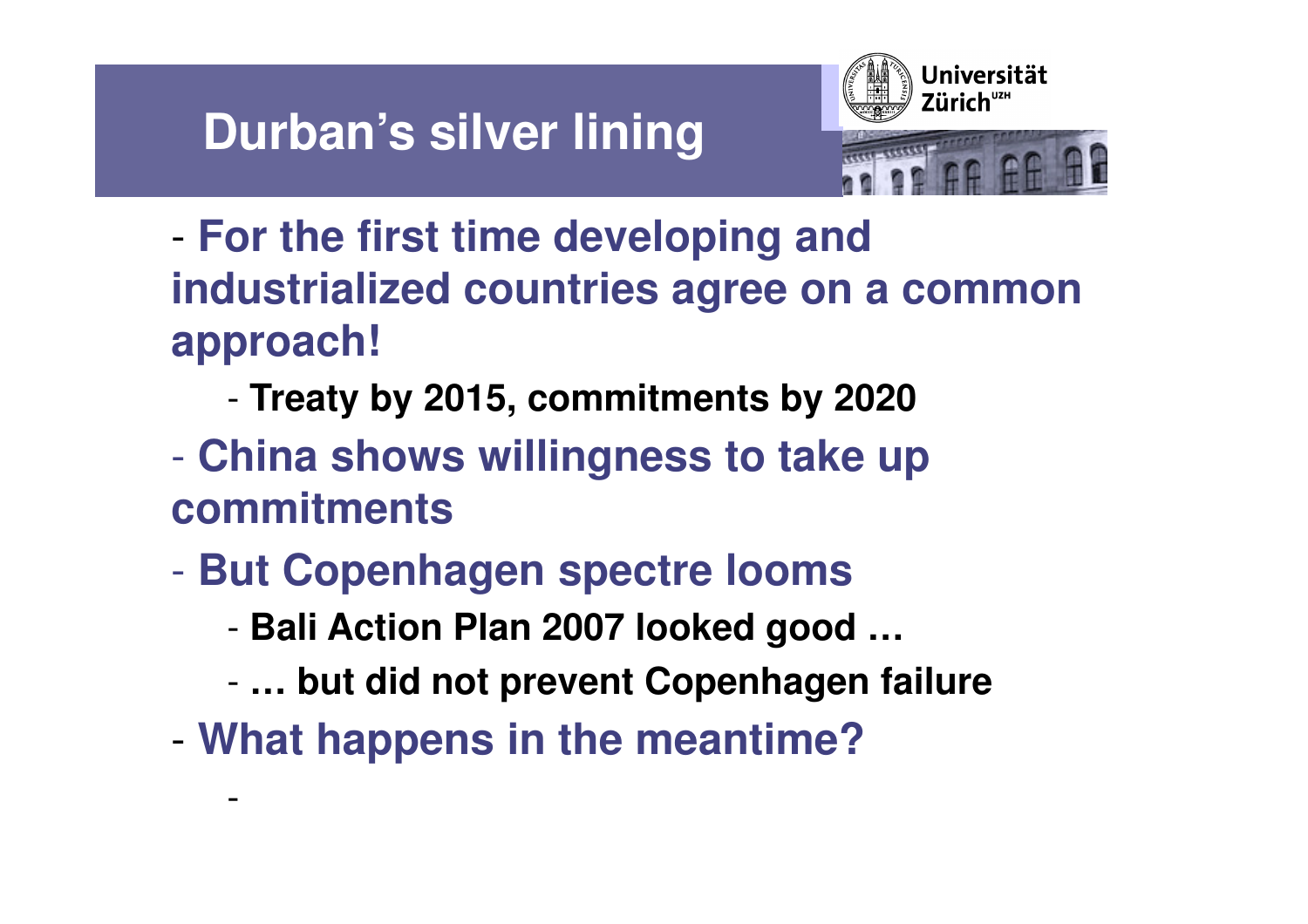

#### **… or just a vain hope?**

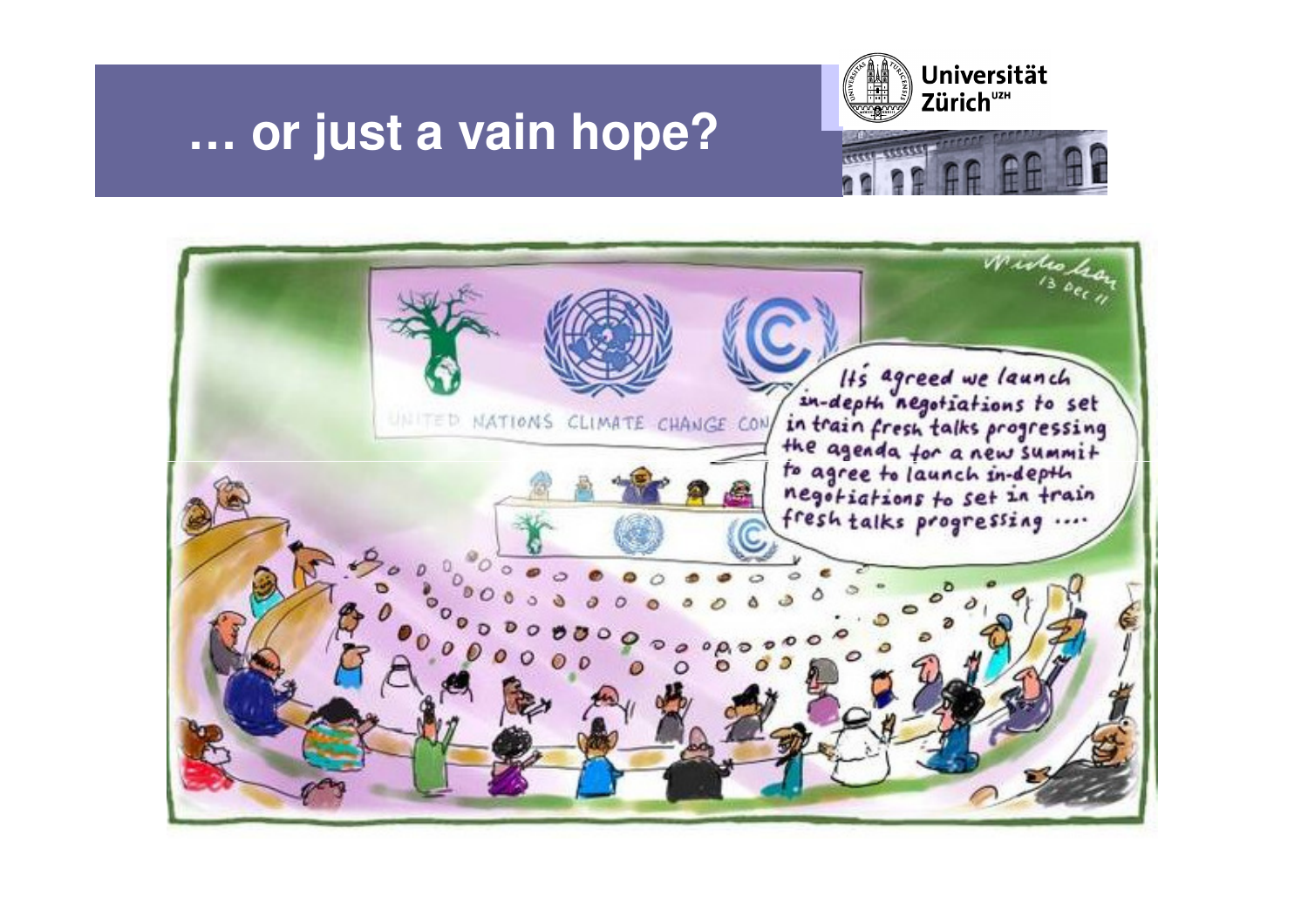

- - **Critical basis for all market mechanisms**
	- -**Especially if going beyond single projects**
- - **Biennial reports for all countries from 2014**
	- - **But updates for developing countries are contingent on funding from the North**
- - **ICA for developing countries**
	- - **Critical detail remains open – nature of review team**
- - **NAMA registry**
	- -**Essentially voluntary**
	- -**Toothless like the "CDM Bazaar"?**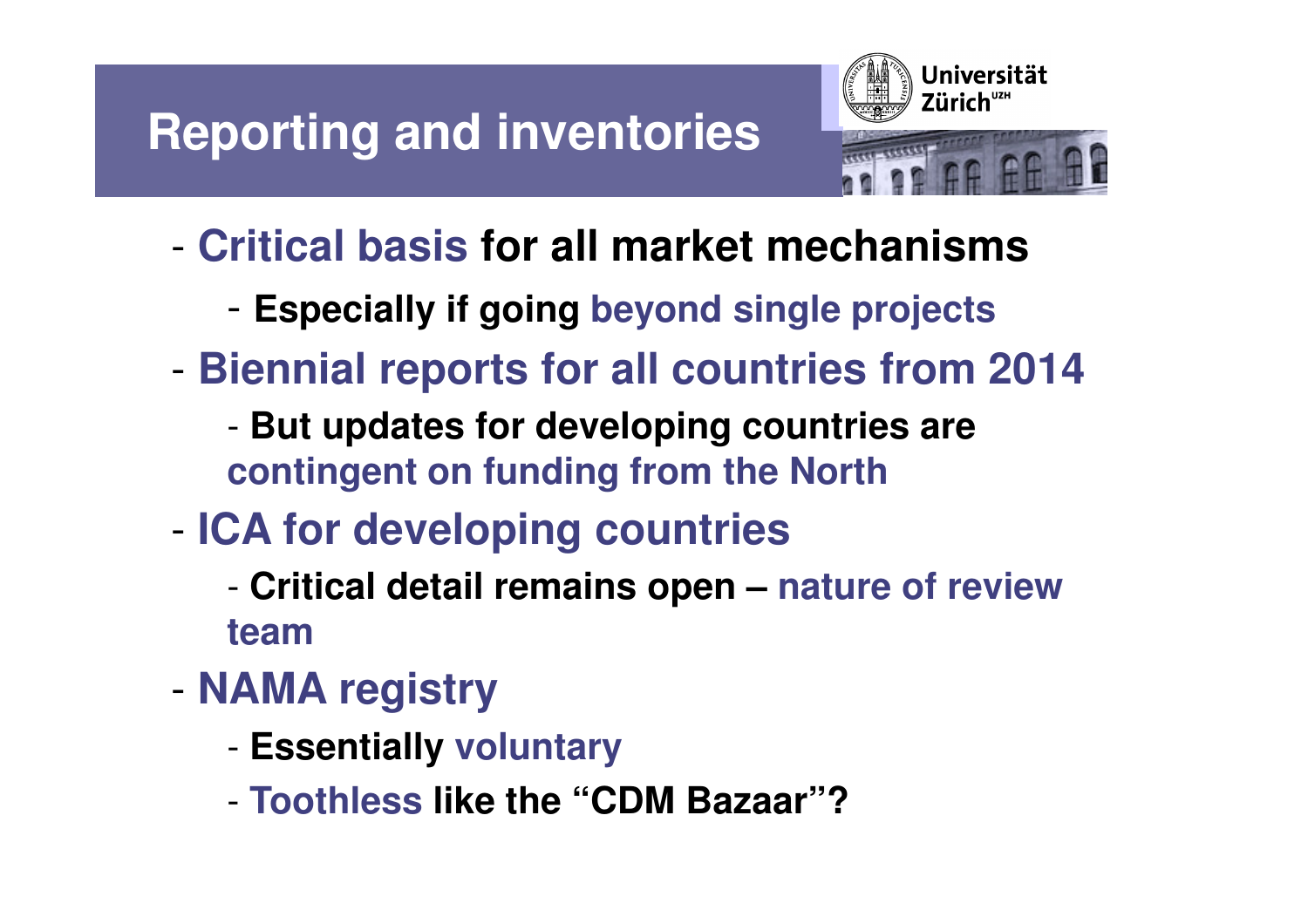### **New Market Mechanism**



#### -**Principles**

- -**Real, permanent, additional and verified mitigation**
- -**Avoid double counting of effort**
- - **Achieve a net decrease and/or avoidance of greenhouse gas emissions**
- - **Used to meet part of developed countries' targets under the UNFCCC**
- - **Top-down governance, but might include REDD and bottom-up approaches**
	- -**Will be main contention for negotiation**
- - **Rules to be agreed by COP 18**
	- -**Likely to be interim step only**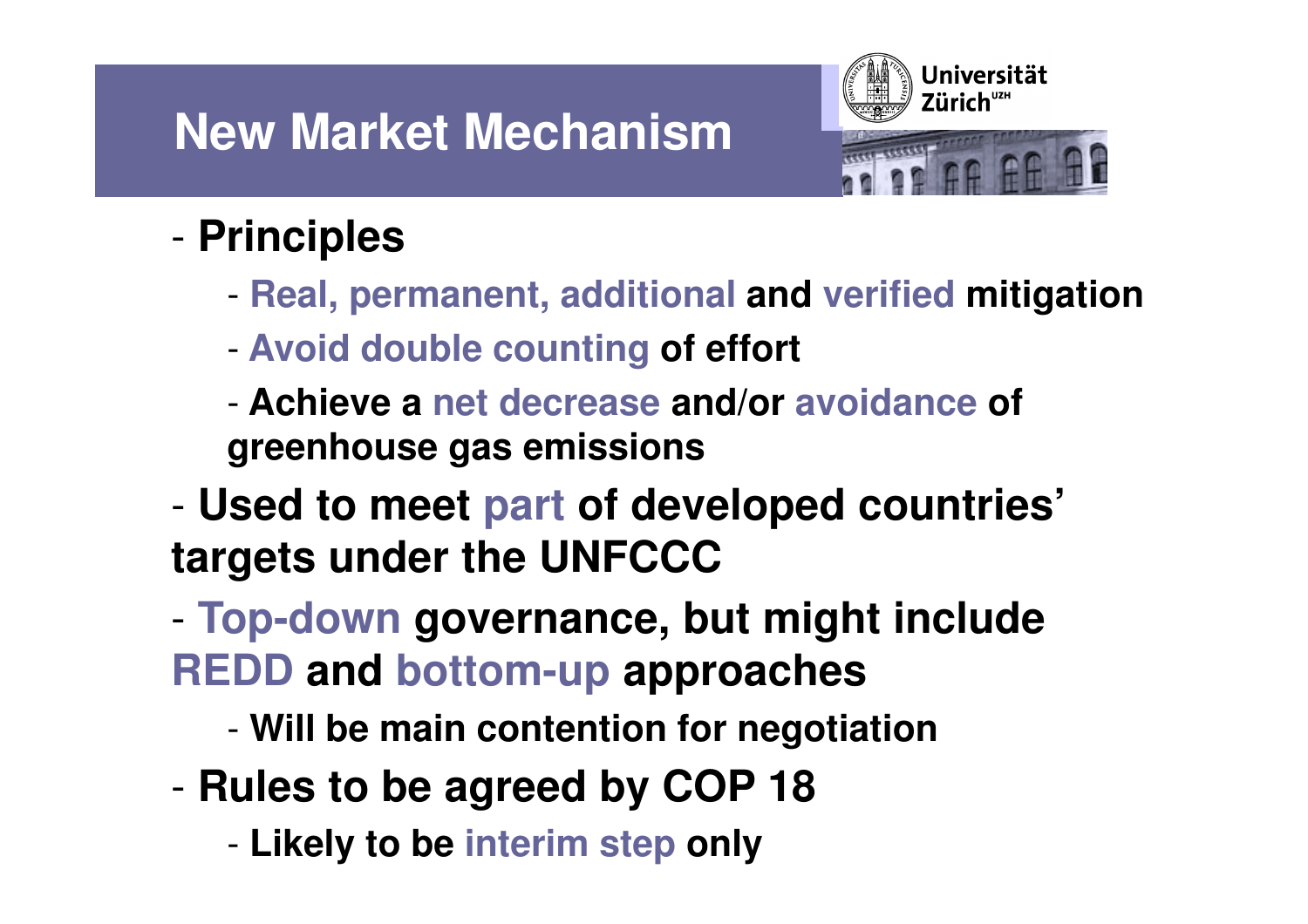## **Does GCF nurture markets?**



- - **Private sector facility**
	- - **Could co-finance projects under market mechanisms**
- - **Results-based approach**
	- -**Will GCF learn from the market mechanisms?**
- - **Payment for verified results**
	- - **Co-financing of projects under market mechanisms?**
- - **"Iron curtain" between public climate financeand market mechanisms seems to have opened**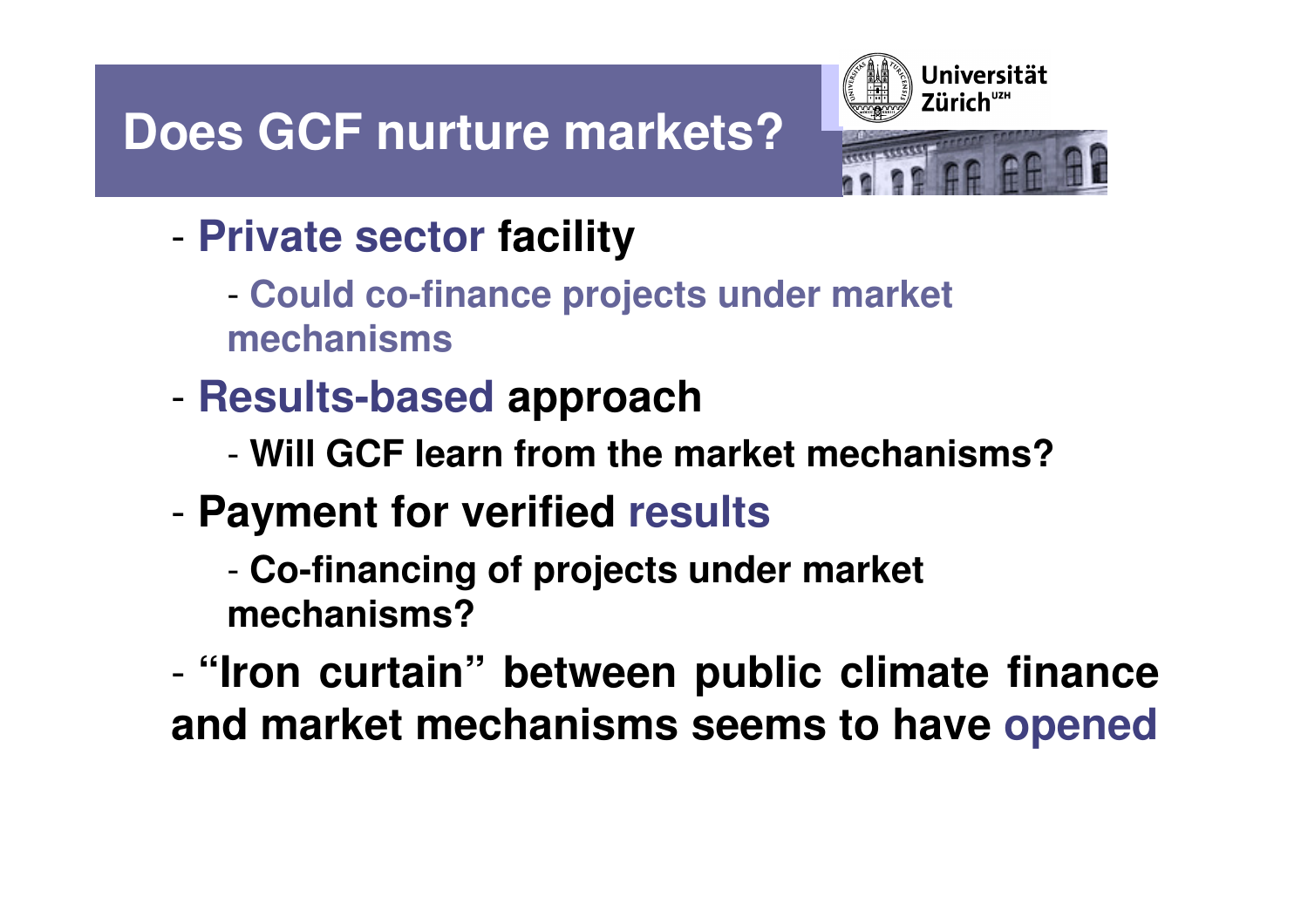

- - **Canada withdraws from first commitment period just in time to avoid embarassment**-**Canada, Japan, Russia and US do not participate in second commitment period**
	- -**End either 2017 or 2020**
	- -**Commitments as per Copenhagen pledges**
	- **NF3is added to the Kyoto basket**
	- **Accumulated hot air treatment to be decided by COP 18**
- -**Current market mechanisms continue**
- - **New market mechanism can be used for compliance but pays adaptation tax**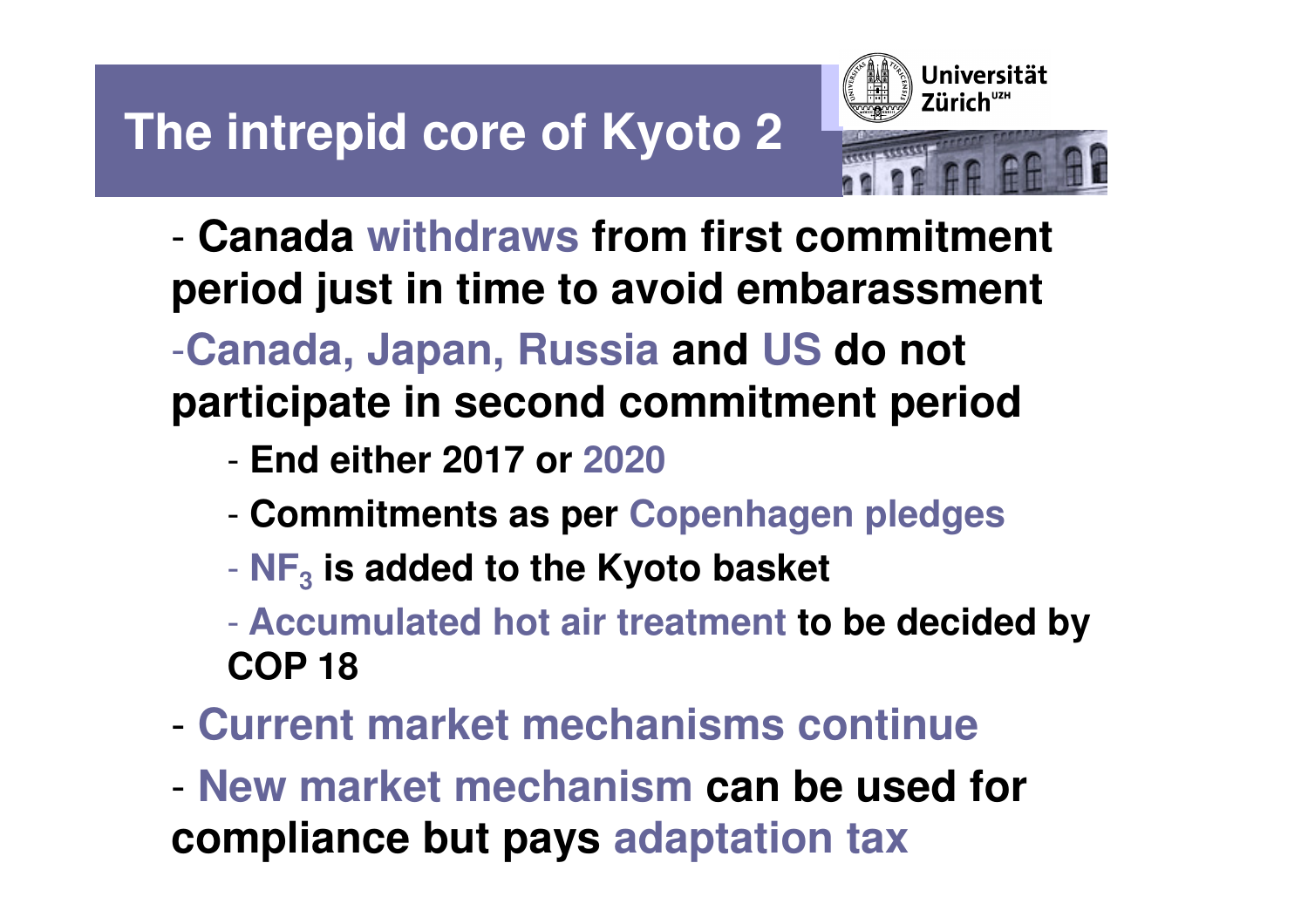#### **CDM materiality**



- -**Relates to verification only, not to validation.**
- - **<sup>A</sup> tiered scale is agreed**
	- - **0.5% overestimation allowed for projects <sup>&</sup>gt; 0.5million <sup>t</sup> CO<sup>2</sup> eq. emission reduction per year**
	- -**1% for projects between 0.3 and 0.5 million**
	- -**2% for all large-scale projects below 0.3 million**
	- -**5% for small-scale projects**
	- -**10% for micro-scale projects**
- -**These thresholds will make requests forreview of issuance <sup>a</sup> rare exception**
- -**Significant simplification of CDM**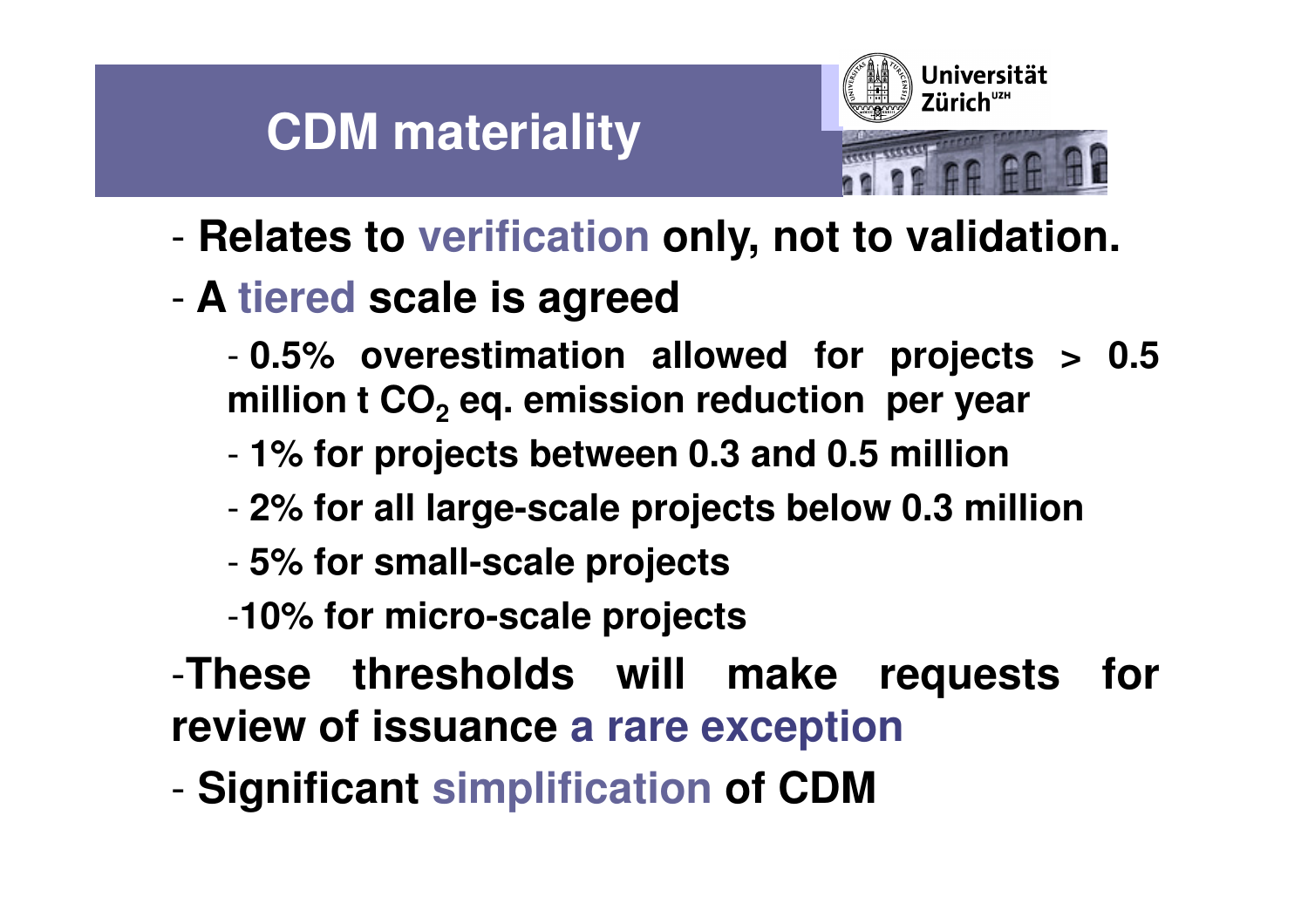#### **CCS in the CDM**



- - **DNAs need to generally authorize CCS projects through <sup>a</sup> letter to UNFCCC explaining CCS legislation**
- - **Liability for <sup>20</sup> years after the crediting period is to be taken either by the host or buyer country**
- - **Verification is to be done at least every <sup>5</sup> years after the initial verification**
- - **5% of issued CERs are kept on <sup>a</sup> reserve account tocover seepage liability**

- **Host countries have to take over liability after the end of the 20 year period, but only if it was proven during10 years that no seepage has occurred**

-**Project developers have to prove in the PDD that theyhave sufficient financial cover for their liability**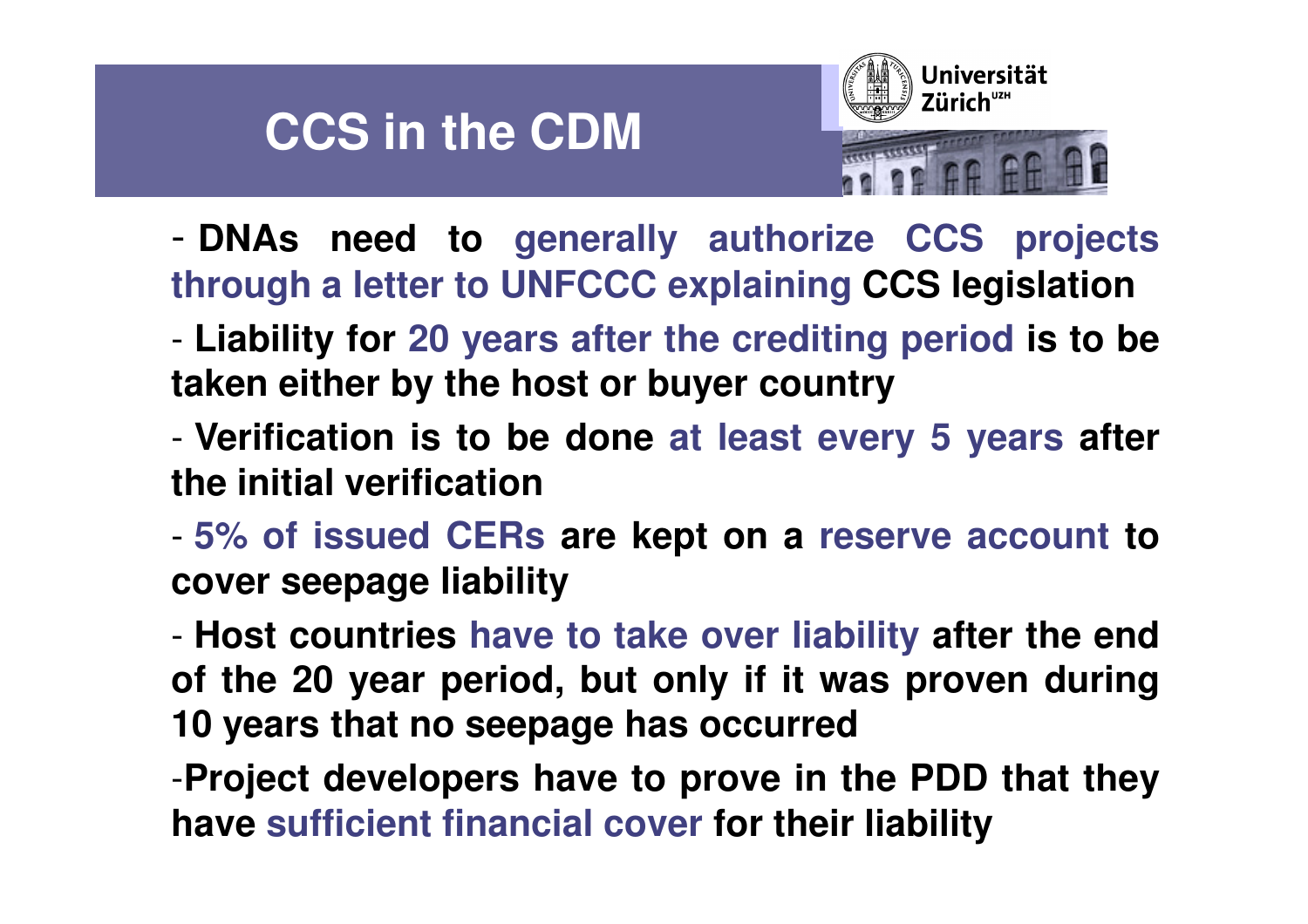#### **Ongoing fragmentation**





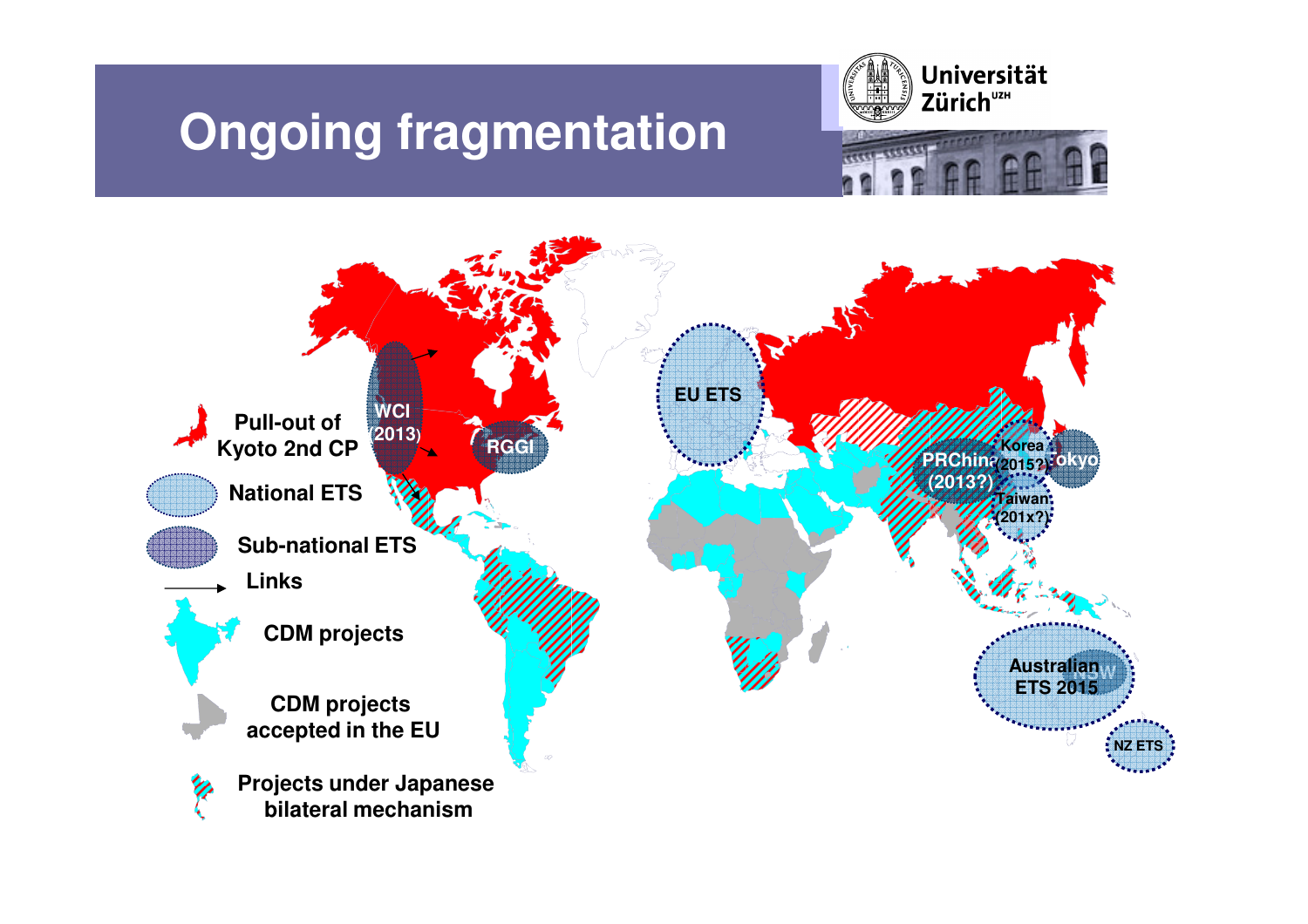





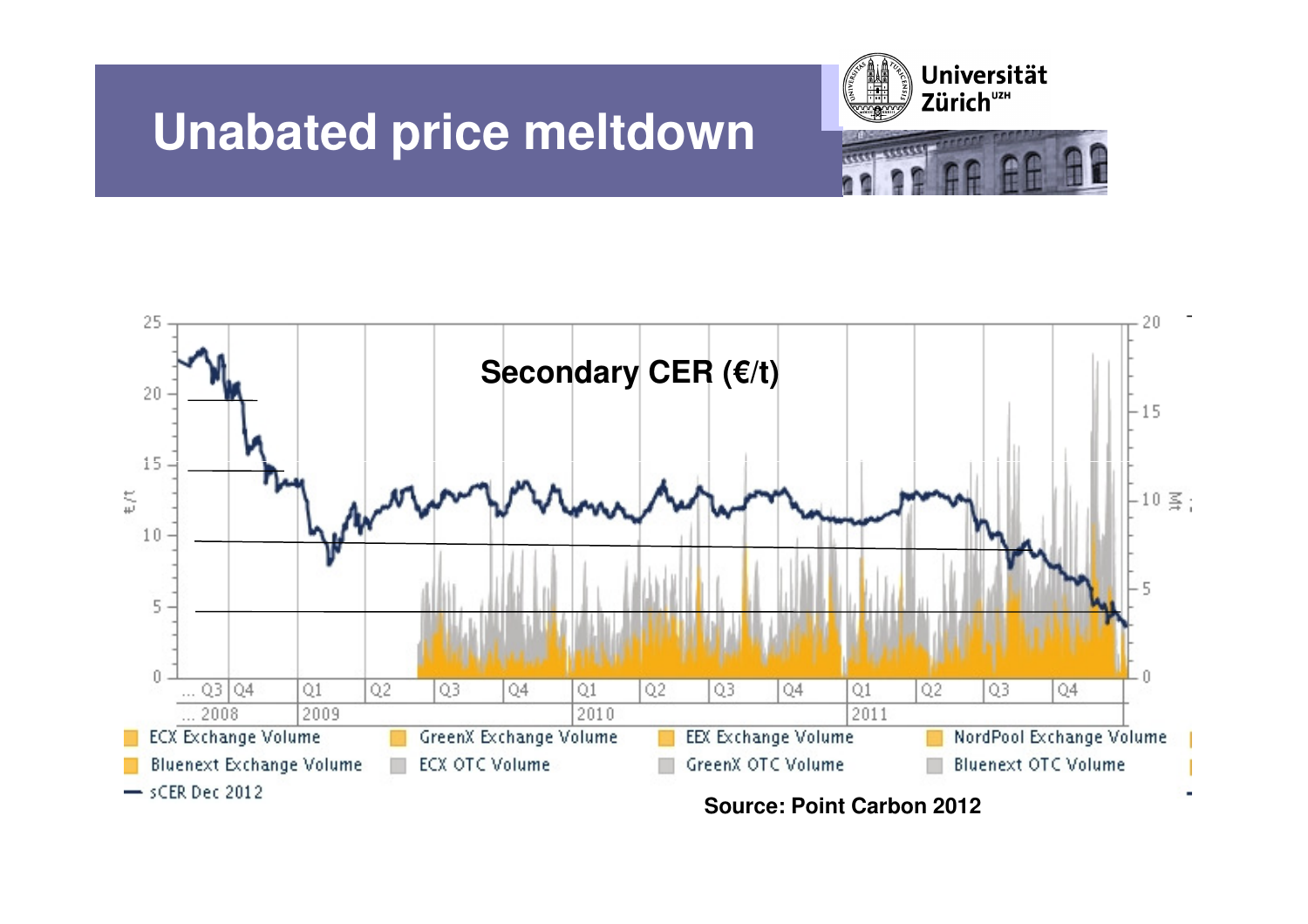## **Three time slices for markets**



#### -**Until end 2012**

- -**Last minute CDM frenzy to get into the EU ETS**
- -**Increasing competition from laundered hot air**
- - **Medium-term strategy until 2015**
	- -**"Hibernation Hibernation " of established mechanisms**
		- -**Can we sustain <sup>a</sup> critical mass of know-how?**
	- -**"Hundred flowers bloom" phase of new mechanisms**
	- -**Test integrated carbon finance incl. NAMA crediting**
- -**Post-2020 preparation**

- **Prepare <sup>a</sup> credit banking strategy for advanced developing countries to cushion the transition towardscommitments**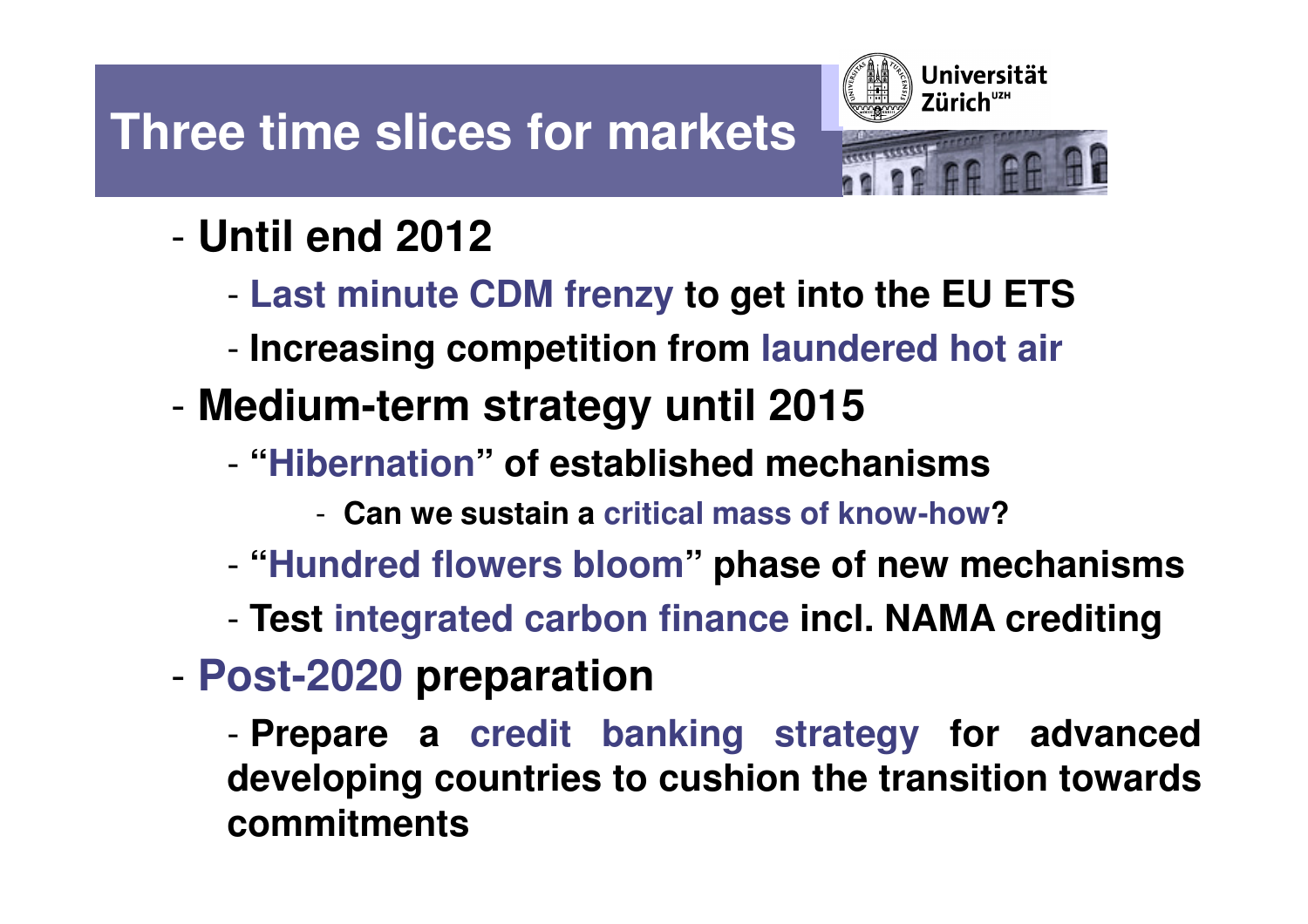### **The tiers of mitigation**



amanan

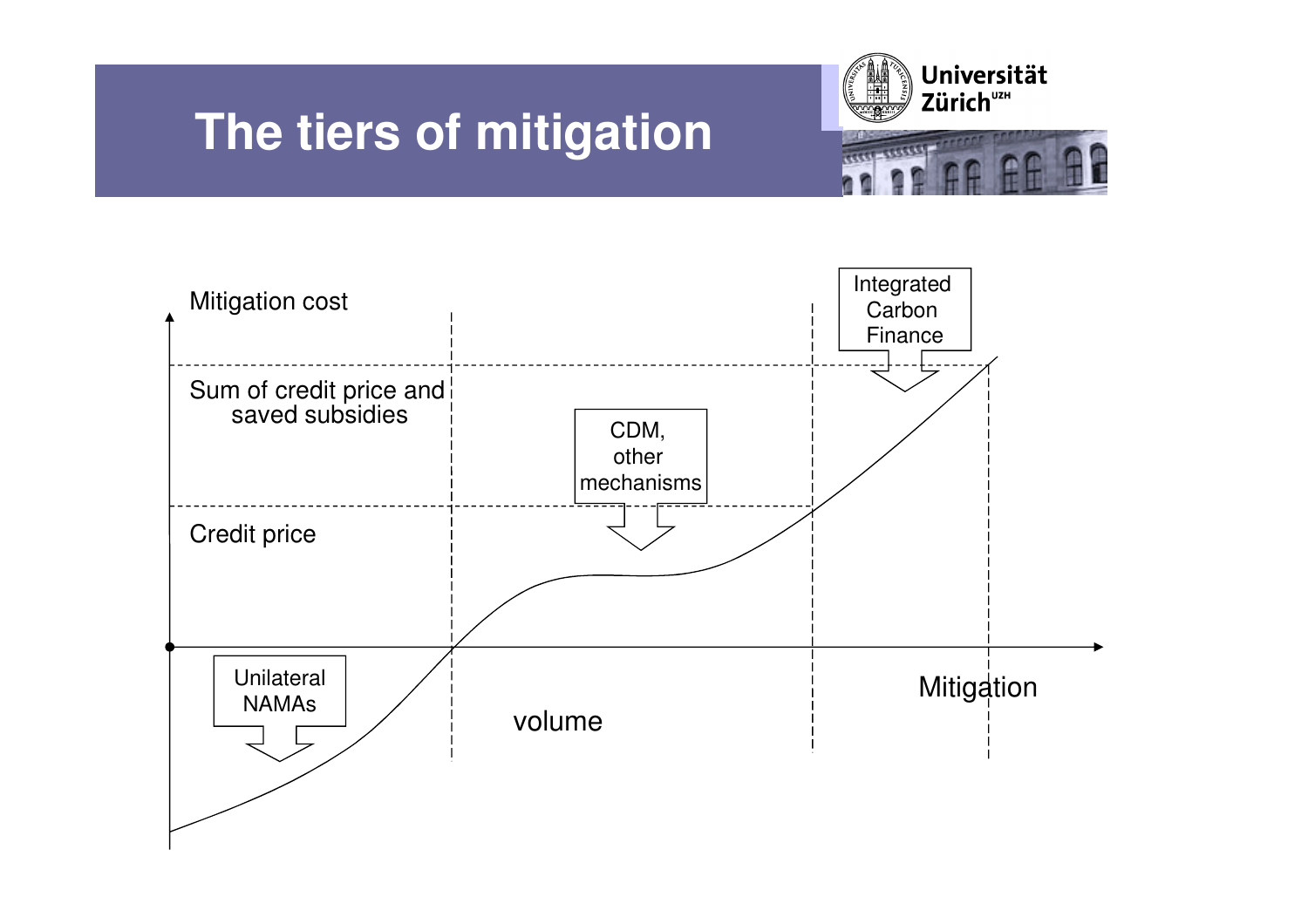#### **Integrated carbon finance**



**Hanno** 

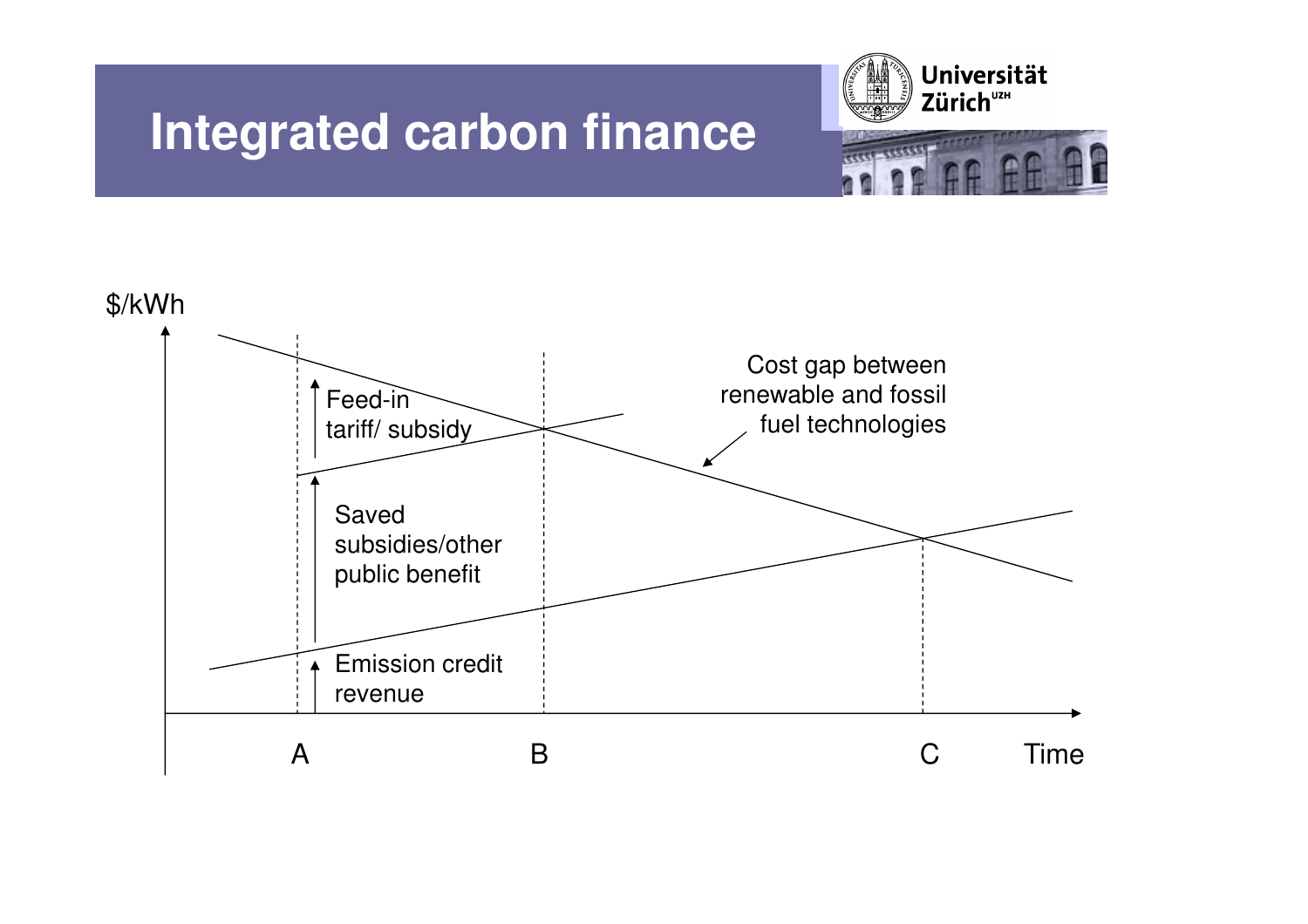### **Critical research topics**



- - **Evaluation of experiences with existing mechanisms**
	- -**Assessing CDM with quantitative methods**
- - **Assessing the competitive landscape of post-2012 market mechanisms**
	- - **Key design features to ensure effective mitigation**
		- **Private sector incentives**

-

- -**Political economy of market mechanisms**
- - **The role of market mechanisms in a fragmented climate policy world**
	- -**Arbitrage, efficiency loss and protectionism**